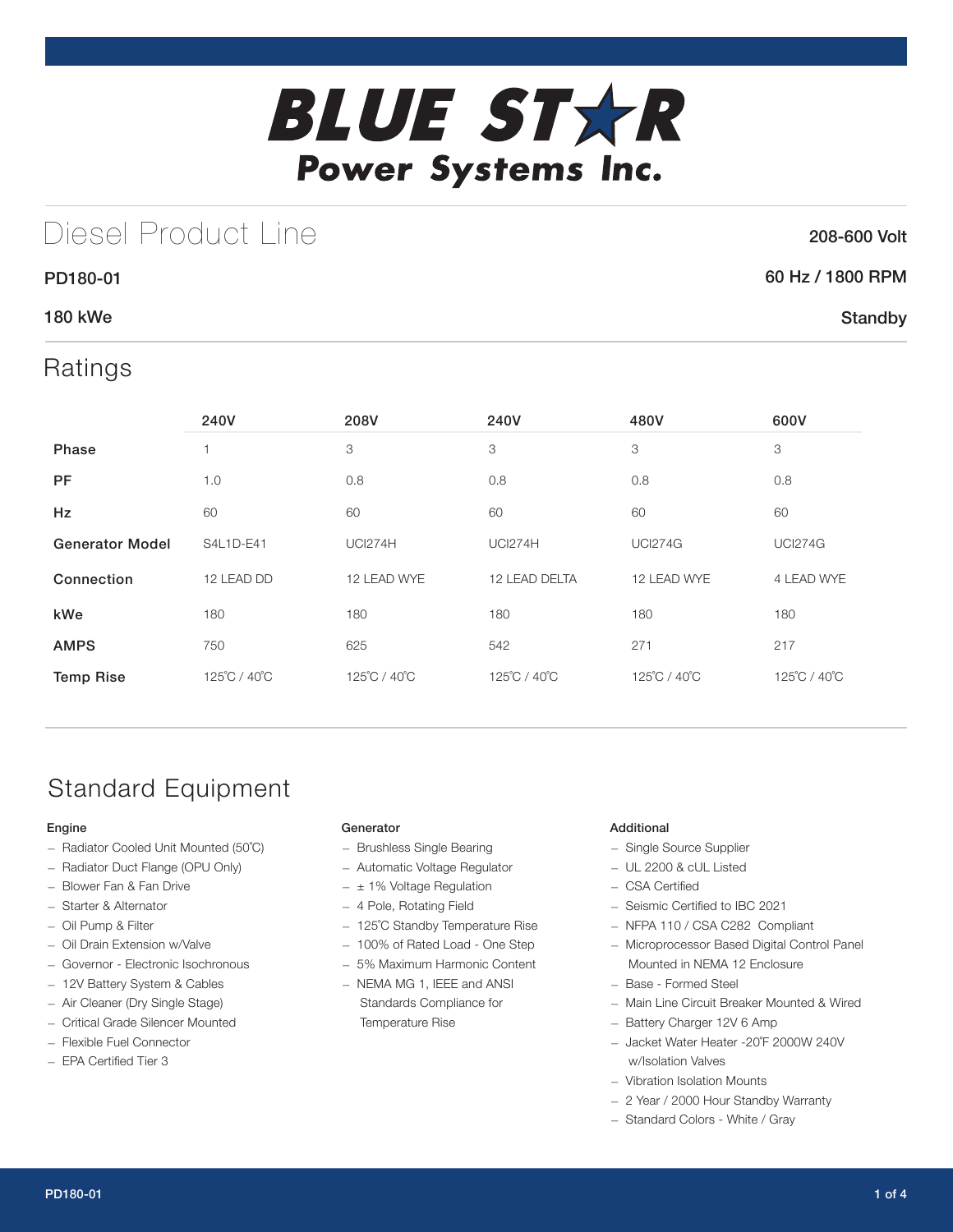180 kWe



## Application Data

| Engine                                                                   |                    |                                      |                                                |
|--------------------------------------------------------------------------|--------------------|--------------------------------------|------------------------------------------------|
| Manufacturer:                                                            | Perkins            | Displacement - Cu. In. (lit):        | 428 (7.01)                                     |
| Model:                                                                   | 1106D-E70TAG4      | Bore - in. (cm) x Stroke - in. (cm): | 4.13 (10.5) x 5.31 (13.5)                      |
| Type:                                                                    | 4-Cycle            | Compression Ratio:                   | 16.8:1                                         |
| Aspiration:                                                              | Turbo Charged, CAC | Rated RPM:                           | 1800                                           |
| <b>Cylinder Arrangement:</b>                                             | 6 Cylinder Inline  | Max HP Stby (kWm):                   | 281 (210)                                      |
| <b>Exhaust System</b>                                                    |                    |                                      | Standby                                        |
| Gas Temp. (Stack): °F (°C)                                               |                    |                                      | 948 (509)                                      |
| Gas Volume at Stack Temp: CFM (m <sup>3</sup> /min)                      |                    |                                      | 1,211 (34.3)                                   |
| Maximum Allowable Exhaust Restriction: in. H2O (kPa)                     |                    |                                      | 60.0 (15.0)                                    |
| <b>Cooling System</b>                                                    |                    |                                      |                                                |
| Ambient Capacity of Radiator: °F (°C)                                    |                    |                                      | 122 (50.0)                                     |
| Maximum Allowable Static Pressure on Rad. Exhaust: in. H2O (kPa)         |                    |                                      | 0.50(0.12)                                     |
| Water Pump Flow Rate: GPM (lit/min)                                      |                    |                                      | 44.9 (170)                                     |
| Heat Rejection to Coolant: BTUM (kW)                                     |                    |                                      | 4,880 (85.4)                                   |
| Heat Rejection to CAC: BTUM (kW)                                         |                    |                                      | 2,091 (36.6)                                   |
| Heat Radiated to Ambient: BTUM (kW)                                      |                    |                                      | 3,637 (63.6)                                   |
| <b>Air Requirements</b>                                                  |                    |                                      |                                                |
| Aspirating: CFM (m <sup>3</sup> /min)                                    |                    |                                      | 544 (15.4)                                     |
| Air Flow Required for Rad. Cooled Unit: CFM (m <sup>3</sup> /min)        |                    |                                      | 7,173 (203)                                    |
| Air Flow Required for Heat Exchanger/Rem. Rad. CFM (m <sup>3</sup> /min) |                    |                                      | Consult Factory For Remote Cooled Applications |
| <b>Fuel Consumption</b>                                                  |                    |                                      |                                                |
| At 100% of Power Rating: gal/hr (lit/hr)                                 |                    |                                      | 13.2(50.1)                                     |
| At 75% of Power Rating: gal/hr (lit/hr)                                  |                    |                                      | 10.9(41.4)                                     |
| At 50% of Power Rating: gal/hr (lit/hr)                                  |                    |                                      | 6.81(25.8)                                     |
| <b>Fluids Capacity</b>                                                   |                    |                                      |                                                |
| Total Oil System: gal (lit)                                              |                    |                                      | 4.62 (17.5)                                    |
| Engine Jacket Water Capacity: gal (lit)                                  |                    |                                      | 2.51 (9.50)                                    |
| System Coolant Capacity: gal (lit)                                       |                    |                                      | 5.55(21.0)                                     |

Deration Factors: Rated Power is available up to 3281ft (1000m) at ambient temperatures to 104°F (40°C). Consult factory for site conditions above these parameters.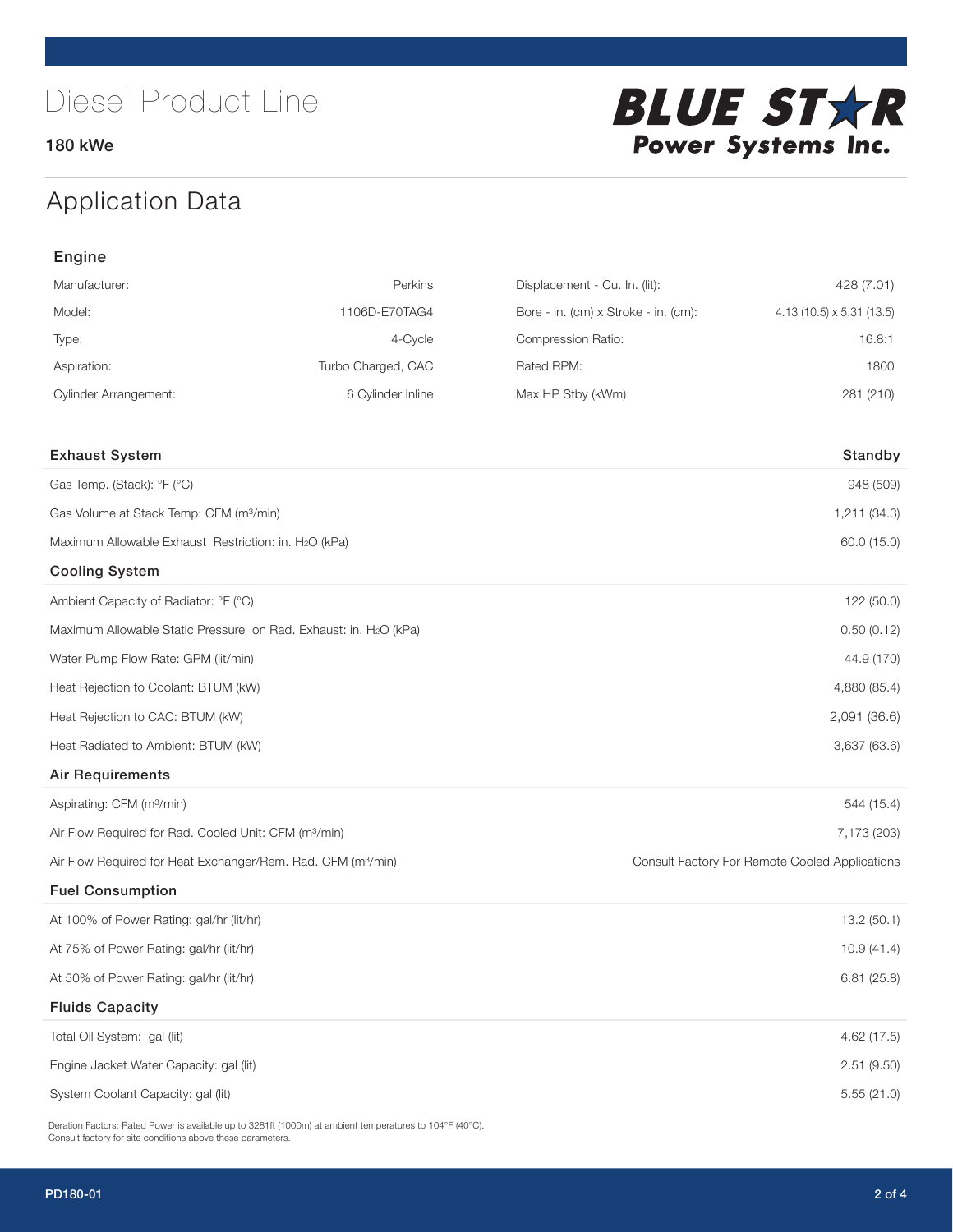# Diesel Product Line

#### 180 kWe



### DCP7310 Control Panel

#### Standard Features

- Digital Metering
- Engine Parameters
- Generator Protection Functions
- Engine Protection
- CAN Bus (J1939) ECU Communications
- Windows-Based Software
- Multilingual Capability
- Remote Communications to DSE2548 Remote Annunciator
- 8 Programmable Contact Inputs
- 10 Contact Outputs
- RS485 Communicator Interface
- cULus Listed, CE Approved
- Event Recording
- IP 65 rating (with supplied gasket) offers increased resistance to water ingress
- NFPA 110 Level 1 Compatible

## Weights / Dimensions / Sound Data

|            | $L \times W \times H$        | <b>Weight lbs</b> |
|------------|------------------------------|-------------------|
| <b>OPU</b> | $110 \times 54 \times 65$ in | 3,925             |
| Level 1    | $130 \times 54 \times 74$ in | 4.825             |
| Level 2    | $130 \times 54 \times 74$ in | 4.875             |
| Level 3    | $164 \times 54 \times 74$ in | 5,100             |
|            |                              |                   |

Please allow 6-12 inches for height of exhaust stack.

|            | No Load | Full Load |
|------------|---------|-----------|
| <b>OPU</b> | 81 dBA  | 85 dBA    |
| Level 1    | 79 dBA  | 81 dBA    |
| Level 2    | 74 dBA  | 77 dBA    |
| Level 3    | 70 dBA  | 72 dBA    |